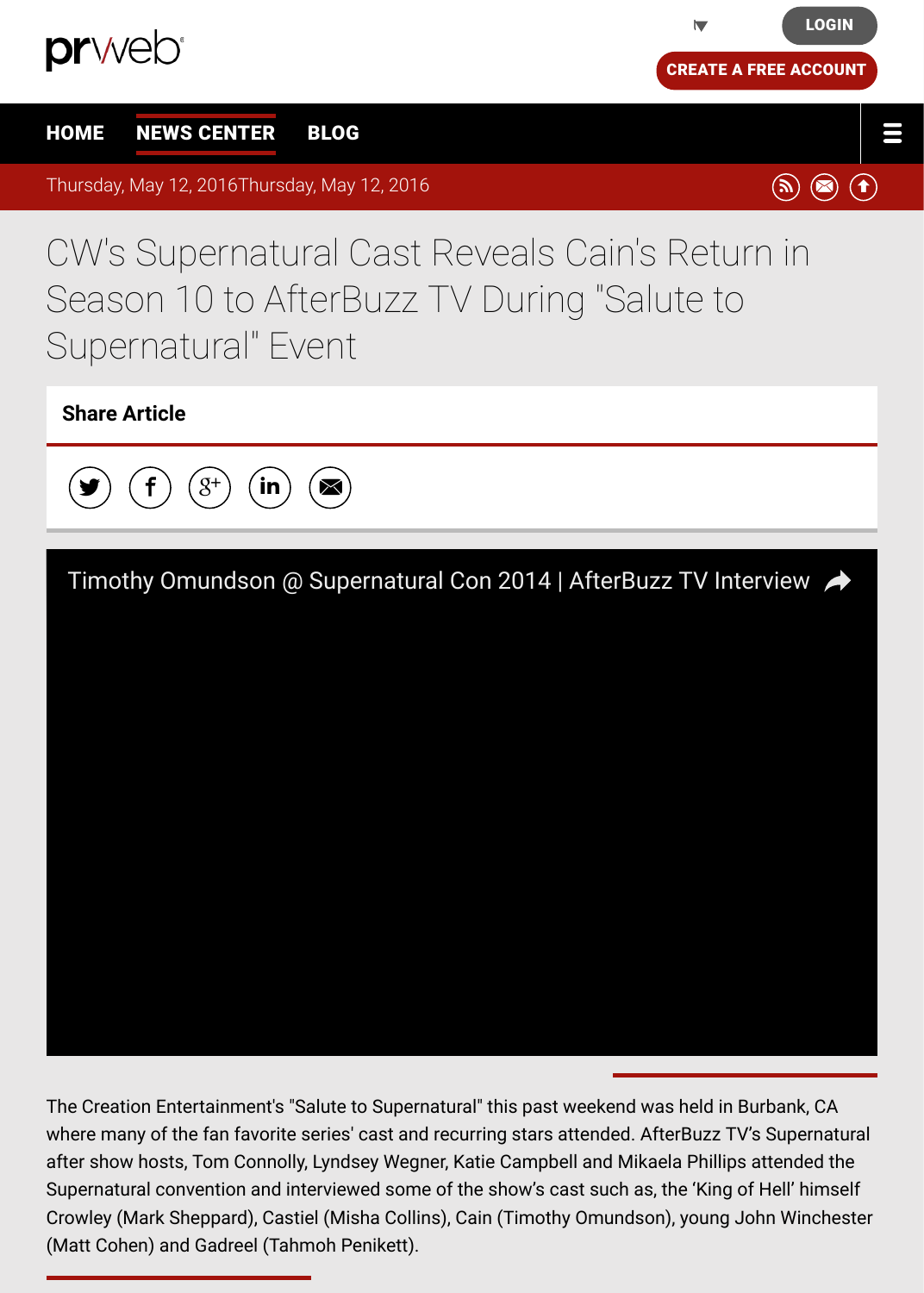While rumors have been circulating and Supernatural fans have been speculating the return of Cain this season, played by actor Timothy Omundson, it wasn't until Omundson's one on one interv with host Connolly that he revealed fans can expect to see him return to screens as Cain in epo 14 of Supernatural this season. The title for this episode has yet to be released, fueling fan curio even more to the episode's upcoming plot and storyline. Fans can also expect to catch Omun on ABC's four week comedy extravaganza, 'Galavant' which begins airing January 4th 2015.

Hosts Campbell and Phillips interviewed British actor Mark Sheppard. Sheppard, renowned for work in other series such as 'Battlestar Galactica', 'Leverage' and 'Warehouse 13', had a few th to say about Supernatural's season 10. When asked about the Crowley and Dean 'bromance' said, "I don't know if any relationship is over, until Crowley says it's over." Sheppard also went o credit the wonderful writers of Supernatural for creating these storylines that they get to act.

Matt Cohen spoke to Phillips about his experience portraying the young John Winchester and upcoming projects/works which includes negotiations for a big picture deal with book series Lords'. When asked if he had in fact experienced any 'supernatural' incidents in his life, the an was yes. Cohen went into depth about occurrences after the passing of his grandpa. Cohen journals reassuring that this story really happened and he couldn't make it up even if he tried. To hear Cohen's full story and the interview, watch at: https://www.youtube.com/watch? v=vqo2tVjJXn8&index=4&list=UUCcVQKtF8zHVQoTJt8NNMJA.

Fans' favorite angel, Misha Collins, who plays Castiel, spoke with host Wegner where he admi his favorite episode of season 10 is episode 5 "Fan Fiction".

Supernatural airs every Tuesday 9/8c on The CW.

To watch all the AfterBuzz TV interviews visit http://youtu.be/CtNWqccoWDE? list=UUCcVQKtF8zHVQoTJt8NNMJA and to see more of the AfterBuzz TV Supernatural After visit http://site.afterbuzztv.com/cat\_shows/supernatural-afterbuzz-tv-aftershow/ or on YouTube at [http://youtu.be/HUr5dRlKp\\_k?list=PL6THzna6gLcfO\\_hmYTGFJjamC-Z9DJI7v](http://www.prweb.net/Redirect.aspx?id=aHR0cHM6Ly93d3cueW91dHViZS5jb20vd2F0Y2g/dj12cW8ydFZqSlhuOCZpbmRleD00Jmxpc3Q9VVVDY1ZRS3RGOHpIVlFvVEp0OE5OTUpB) or iTunes at https://itunes.apple.com/us/podcast/supernatural-afterbuzz-tv/id722694270?mt=2

## About AfterBuzz TV:

AfterBuzz TV's Supernatural AfterShow is a weekly post game wrap up show for CW's Superr and airs live and posts on demand on platforms such as iTunes and YouTube. It's hosted by Connolly, Lyndsey Wegner, Katie Campbell and Mikaela Phillips and broadcasts worldwide from [Angeles, CA as part of E!'s Maria Menounos and producer Keven Undergaro's o](http://www.prweb.net/Redirect.aspx?id=aHR0cDovL3lvdXR1LmJlL0N0TldxY2NvV0RFP2xpc3Q9VVVDY1ZRS3RGOHpIVlFvVEp0OE5OTUpB)nline broadcast network, AfterBuzz TV. AfterBuzz is dedicated to producing daily post-game wrap-up shows f fan[s' favorite TV shows, covering shows like Walking Dead, Dancing with the Stars](http://www.prweb.net/Redirect.aspx?id=aHR0cDovL3NpdGUuYWZ0ZXJidXp6dHYuY29tL2NhdF9zaG93cy9zdXBlcm5hdHVyYWwtYWZ0ZXJidXp6LXR2LWFmdGVyc2hvdy8=), Reign, The V[ampire Diaries, WWE's Monday Night Raw and countless others. Currently, After](http://www.prweb.net/Redirect.aspx?id=aHR0cDovL3lvdXR1LmJlL0hVcjVkUmxLcF9rP2xpc3Q9UEw2VEh6bmE2Z0xjZk9faG1ZVEdGSmphbUMtWjlESkk3dg==)Buzz TV rec [over 23 million weekly downloads on iTunes from over 150 countries. For further infor](http://www.prweb.net/Redirect.aspx?id=aHR0cHM6Ly9pdHVuZXMuYXBwbGUuY29tL3VzL3BvZGNhc3Qvc3VwZXJuYXR1cmFsLWFmdGVyYnV6ei10di9pZDcyMjY5NDI3MD9tdD0y)mation the network, visit afterbuzztv.com.